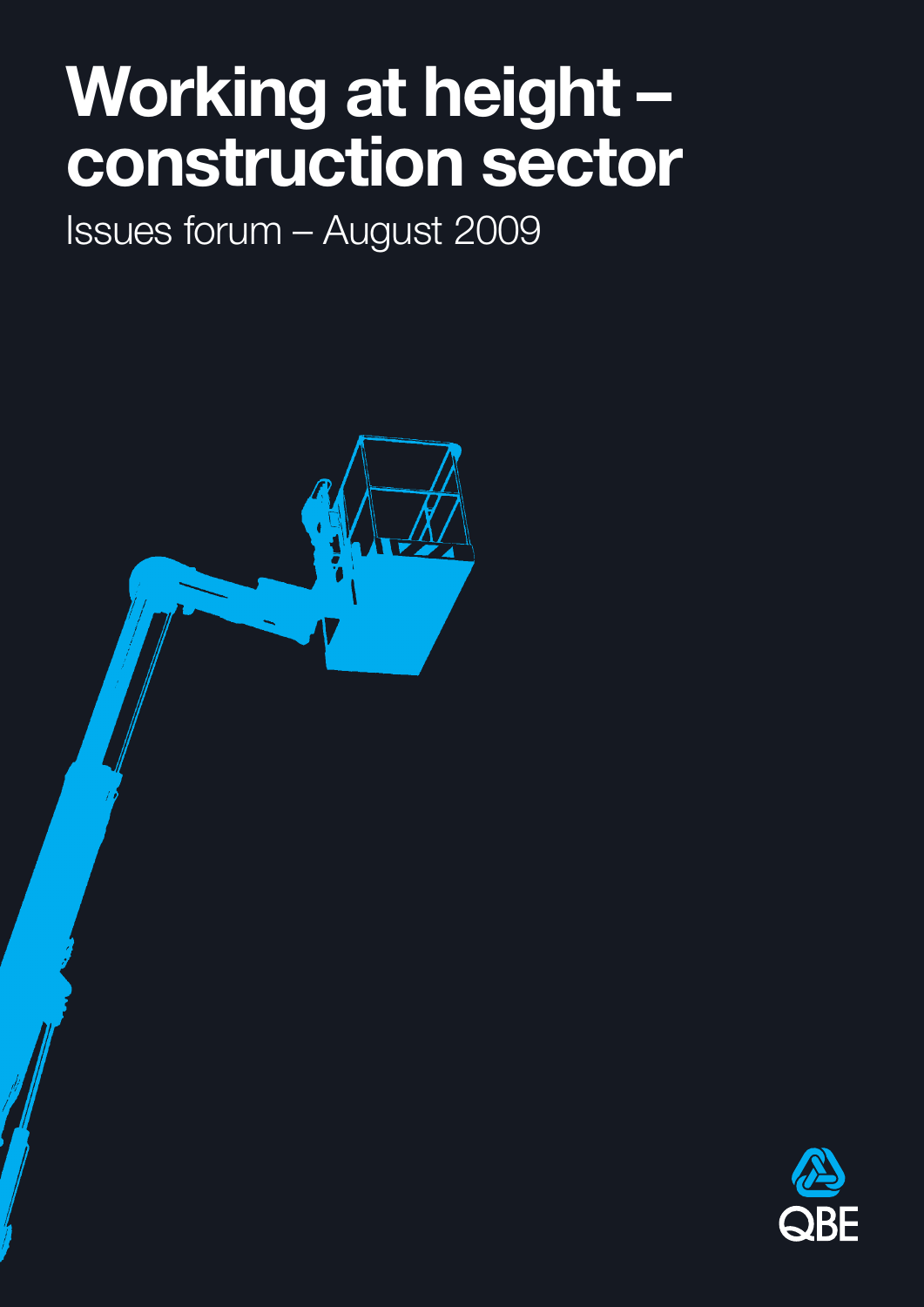# **Overview**

**Falling from height is the number one cause of fatal injuries to workers accounting for 25% of all fatalities and additionally 12% of major injuries reported in 2007/08.**

58% of the fall from height fatalities and 29% of major injuries occurred within the construction industry. This equates to 34 fatalities and 938 major injuries, due to falling from height in the construction industry, in 2007/08.

The construction industry has inherent risks from tasks such as roof work, scaffolding and use of ladders and it is these agents that account for the largest proportion of all work at height fatalities. Across all industries the main agents for major injuries are ladders - 28% and vehicles and plant - 22%. Falls from height are often perceived as "high level falls" and it is perhaps surprising that 74% of the major injures are attributable to falls less than two metres.

In this forum we examine the main agents and causes of these falls, relevant to the construction industry and suggest practical controls to assist with compliance of the Work at Height Regulations 2005.

## **Insurance impact**

The impact of falls from height on insurance costs can be significant e.g. the costs associated with a young person who is rendered quadriplegic from a fall can run to millions of pounds. As can be expected the severity of falls from height is more significant than other workplace accidents. Excluding our largest losses QBE has observed the average cost of a fall from height claim is circa £15,000.

A fall from height is often due to poor physical control over an activity or environment and management failings. In recent years QBE have defended on average 24% of fall from height claims, demonstrating that claims can be defended if management have in place all reasonable and appropriate controls. Conversely, the opportunity to defend these is often limited, typically due to inadequate investigation, insufficient evidence, poor quality documentation and lack of management control of unsafe practices.

Indirect costs such as penalties, loss of bonuses, HSE prosecutions and fines, and loss of reputation can also be significant. QBE recommends all policyholders thoroughly assess their work at height exposures.

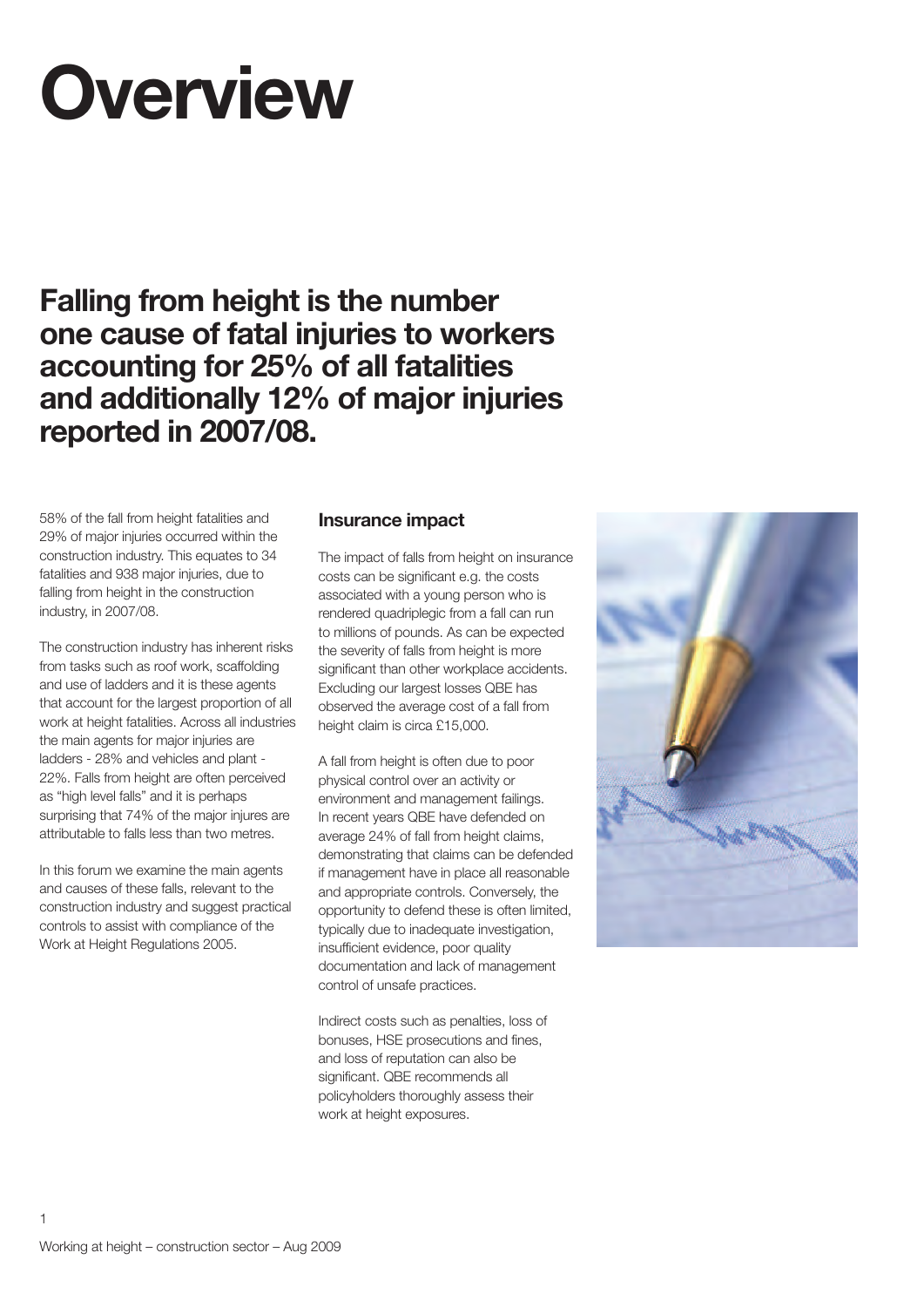## **Legal duties**

Notwithstanding employers and employees duties under the Health and Safety at Work Act and Management of Health and Safety at Work Regulations, in April 2005 specific Work at Height Regulations (WAH) were introduced. These consolidated elements of the existing Workplace (Health, Safety & Welfare) Regulations, the Construction (Health, Safety and Welfare) Regulations and Provision and Use of Work Equipment Regulations (PUWER).

A key part of the WAH Regulations was the removal of the two metre rule and its replacement with a requirement to assess risks where "a person could fall a distance liable to cause personal injury". This includes falls from any height and also those from ground level in to hazards like trenches, lift shafts and manholes.

The WAH regulations require best management practice. An organisation will need to ensure their health and safety management system:

- Enables them to plan all work at height.
- Applies the "hierarchy of control measures" (see figure 1).
- Selects the right people and equipment for the task.
- Trains persons doing the work.
- Inspects and maintains the equipment used.
- Ensures supervision and monitoring of work as per method statements, work instructions and tool box talks.



In the context of legal liability the WAH regulations impose an absolute duty to manage the risk by consistent use of the word "shall" with regard to aspects such as planning, competence and supervision. "Reasonably practicable" only appears in relation to the fact that work at height must be "carried out in a manner which is so far as is reasonably practicable safe".

To potentially defend a fall from height claim, it is necessary to critically examine whether it was not reasonably practicable to apply a better control measure in line with the hierarchy of control.

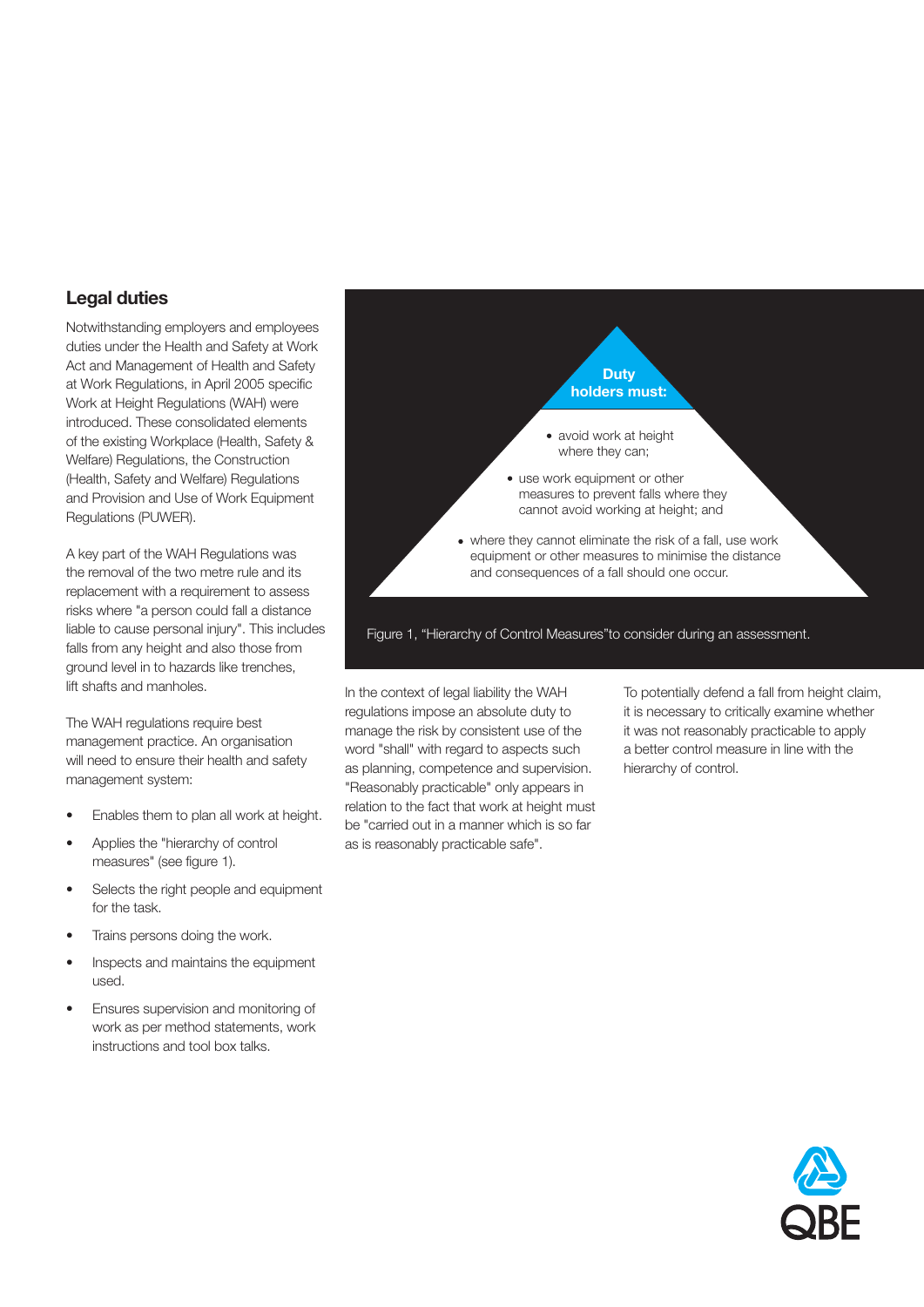

## **Practical control measures**

Considering the hierarchy principles, consideration should be given to common risks encountered within the construction industry together with appropriate control methodologies. This list is not exhaustive and specific controls will need to be identified as part of your risk assessment.

| Avoidance of work<br>at height                                                                 |           | Identify innovative solutions at the planning and design<br>stage to avoid work at height e.g. manufacture beams that<br>allow edge protection to be installed at ground level before<br>they are lifted in to place. |
|------------------------------------------------------------------------------------------------|-----------|-----------------------------------------------------------------------------------------------------------------------------------------------------------------------------------------------------------------------|
|                                                                                                |           | Use forklifts and cranes to unload vehicles.                                                                                                                                                                          |
|                                                                                                |           | Shrink wrap pallets/vehicle loads at ground level rather than<br>manual sheeting on vehicle.                                                                                                                          |
| Prevention of falls                                                                            |           | Identify and utilise an existing safe place of work at height<br>before considering additional equipment.                                                                                                             |
|                                                                                                |           | Make safe existing structures with suitably adequate edge<br>protection i.e. guard rails at least 950mm above the edge, fit<br>toebaords and intermediate guard rail so no gap is greater<br>than 470mm.              |
|                                                                                                |           | Design edge protection to create permanent barrier e.g. roll<br>over barriers when lifting goods onto mezzanine areas.                                                                                                |
|                                                                                                |           | Work from mobile elevated working platforms such as<br>cherry pickers or scissor lifts or use podium steps or tower<br>scaffolds. (Working from ladders should be seen as a last<br>resort).                          |
|                                                                                                |           | Ensure scaffolds are designed and erected in accordance<br>with TG20:08                                                                                                                                               |
|                                                                                                |           | Maintain high housekeeping standards.                                                                                                                                                                                 |
| Minimise consequence<br>of fall                                                                | $\bullet$ | Introduce protective equipment to reduce the distance and<br>consequences of a fall.                                                                                                                                  |
|                                                                                                | ٠         | Use collective protection to protect all workers in preference<br>to personal protective equipment. e.g. netting and crash<br>mats in preference to fall arrest lanyards.                                             |
|                                                                                                |           | Inspect and maintain personal and collective protective<br>equipment.                                                                                                                                                 |
| Other measures when<br>prevention and<br>mitigation of falls is not<br>reasonably practicable. |           | Training and toolbox talks e.g. ladders, tower scaffold<br>erection, use of mobile elevated working platforms.                                                                                                        |
|                                                                                                |           | Warning notices e.g. for fragile roofs.                                                                                                                                                                               |
|                                                                                                |           | Making edges highly visible when physical edge protection<br>is not practicable.                                                                                                                                      |
|                                                                                                | ٠         | Foot and hand holds to aid secure vehicle access and<br>egress.                                                                                                                                                       |
|                                                                                                |           | Suitable emergency rescue procedures for a suspended<br>person.                                                                                                                                                       |

3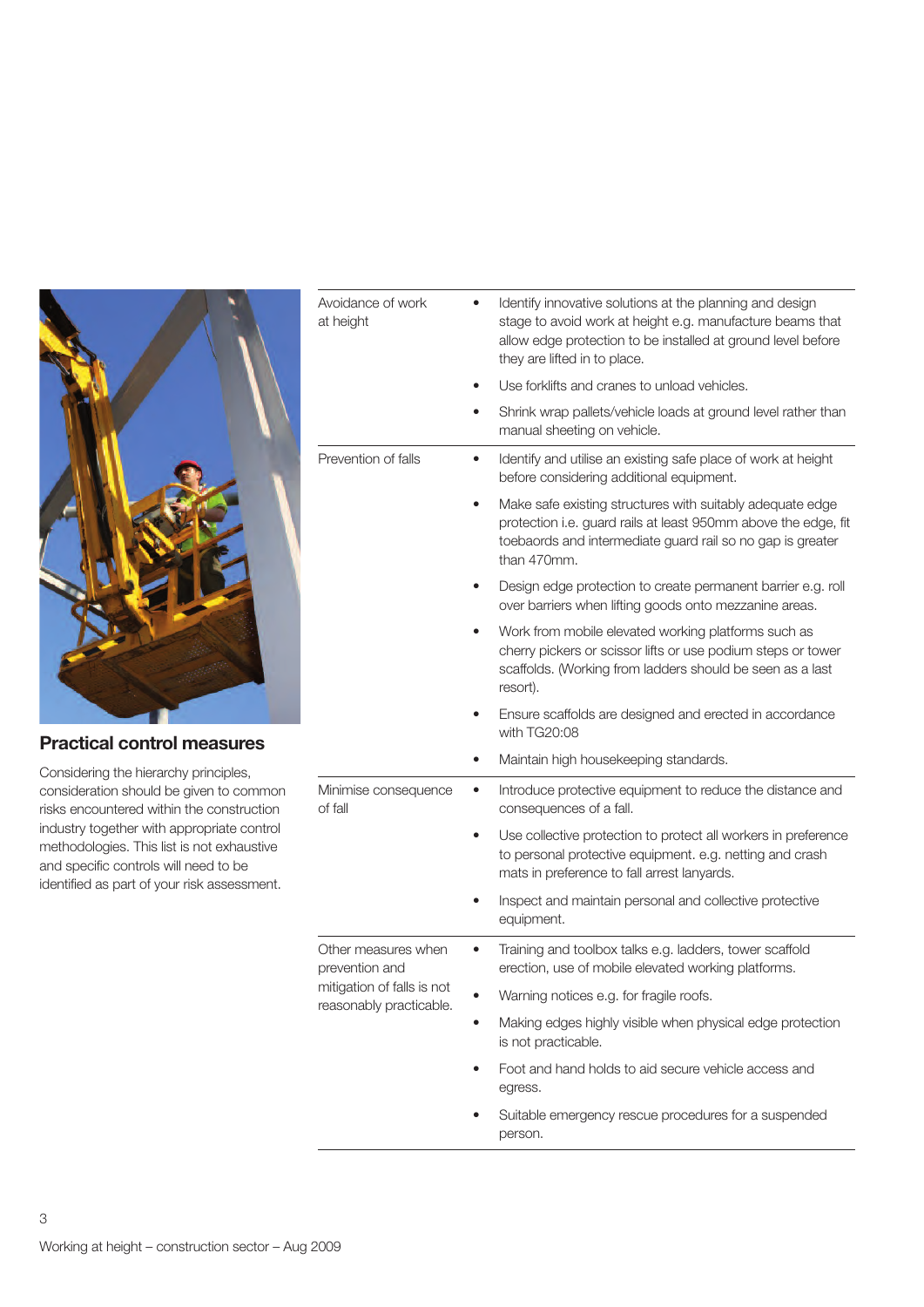#### **Ladders and step ladders**

Ladders, step ladders and other equipment such as trestles neither prevent nor mitigate the consequence of a fall. Accidents from such equipment could expose you to allegations of failing to properly consider the hierarchy of control measures. In the event of an accident, you may need to demonstrate why it was not reasonably practicable to have avoided the task altogether or why more appropriate equipment was not used. For example cherry pickers, tower scaffolds, platform steps with guard rails etc.

Guidance within HSE INDG402, "Safe Use of Ladders and Stepladders" states that a ladder or stepladder should only be used:

- In one position for maximum of 30 minutes.
- For light work (carrying less than 10kg).
- Where a handhold is available.
- Where you can maintain 3 points of contact with the ladder.

Whilst this is sensible guidance for ladders used for simple tasks of short duration, QBE would recommend you exercise caution on routinely applying the 30 minute and 10kg guidance. All ladder work should be subject to a risk assessment as the hierarchy of control within the regulations will take precedence over this guidance in a legal liability context.

Where it has been determined that ladders and stepladders are the most appropriate equipment for the task you should ensure users are provided with training, and that safe working procedures are established, communicated, and employees' understanding validated and documented. As a minimum HSE INDG405, "Top tips for ladder and stepladder safety" states:

- Inspect ladder before use.
- Secure ladder and ensure it cannot slip.
- Ground should be firm and level.
- Ensure ladder angle of 75 degrees (1 unit out for every 4 units up).
- Maintain 3 points of contact.
- Do not work from the top 3 rungs.
- Ensure ladder extends 3 rungs or 1 metre above the place of landing to which it provides access.
- Do not use step ladders side on.

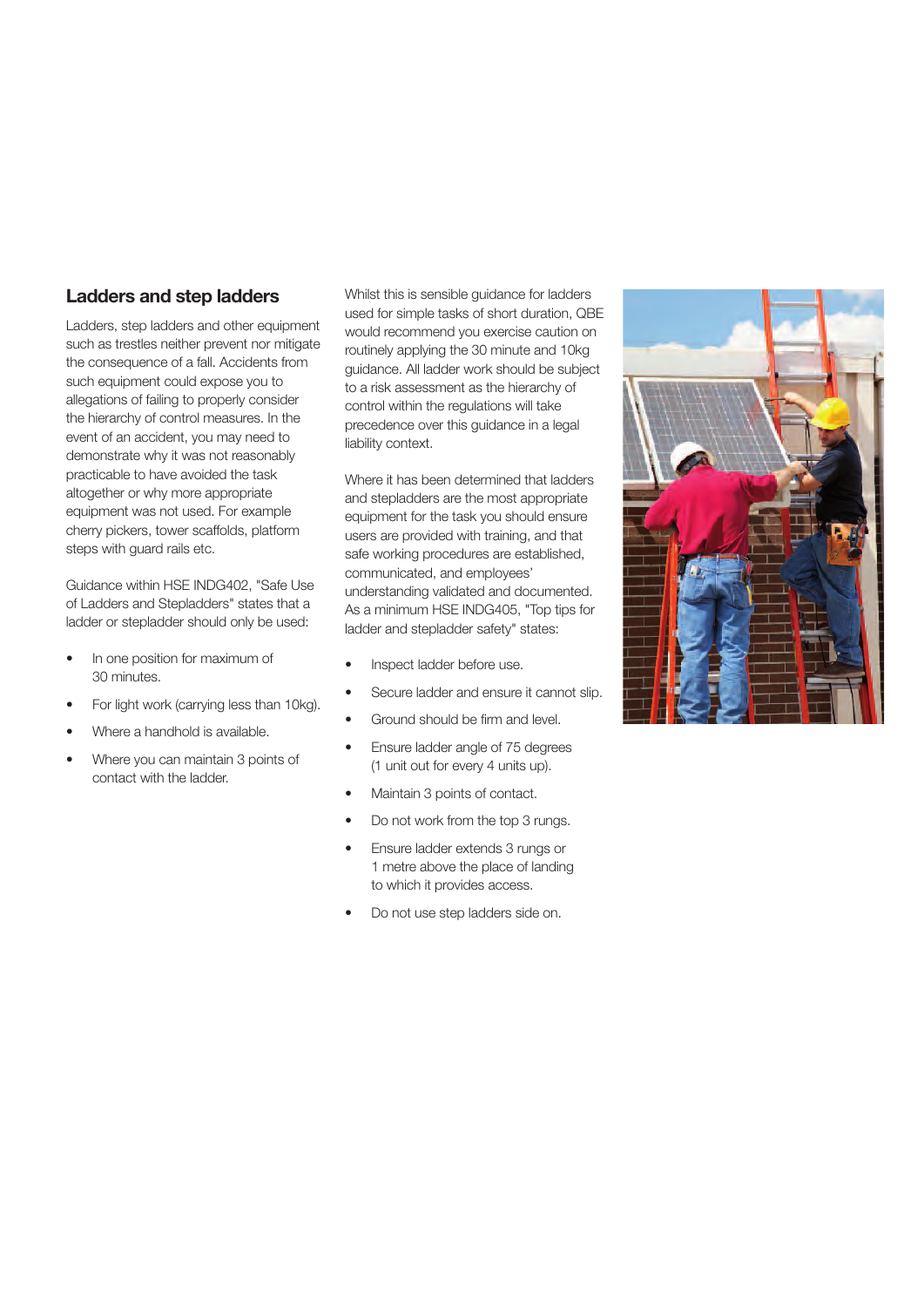

#### **Case studies – accident examples**

## **Unsecured ladder**

A construction worker fell 2.3 m from a ladder whilst accessing a scaffold. The ladder was not secured or footed and the worker was carrying an unreasonable load for the task. The construction company had not assessed material handling on the scaffold and had not produced a method statement. The injured man had received no health and safety induction when he arrived on the site. The resultant claim was successful.

## **Unprotected loading ramp**

An operative fell off the loading ramp, whilst being given instruction on the use of a palm computer to download data from an excavator. He was standing on the ramp alongside the machine when he stepped backwards and fell to the ground. He was escorted to the canteen and then to hospital where a subsequent medical examination confirmed he had suffered a fractured hip. The accident highlighted that significant injuries can be sustained from low level falls and that controls to protect such edges or raise awareness of them is required.

#### **Hazardous conditions and inadequate design of scaffolding**

A scaffolder aged 33 was working at a height of 30 feet during strong winds when the scaffold collapsed. He was wearing a harness and was attached to the scaffold. He sustained multiple fractures to both legs and hips together with head and neck injuries and is unlikely to return to work in a manual capacity. The accident highlighted poor working practices and procedures together with poor communication and a lack of supervision.

#### **Scaffolding company owner jailed**

A scaffolding company owner was jailed for breach of a prohibition notice to ensure his men were trained and competent to erect scaffold and work at height safely. He had a scaffold collapse, resulting in prosecution, a custodial sentence and a significant claim.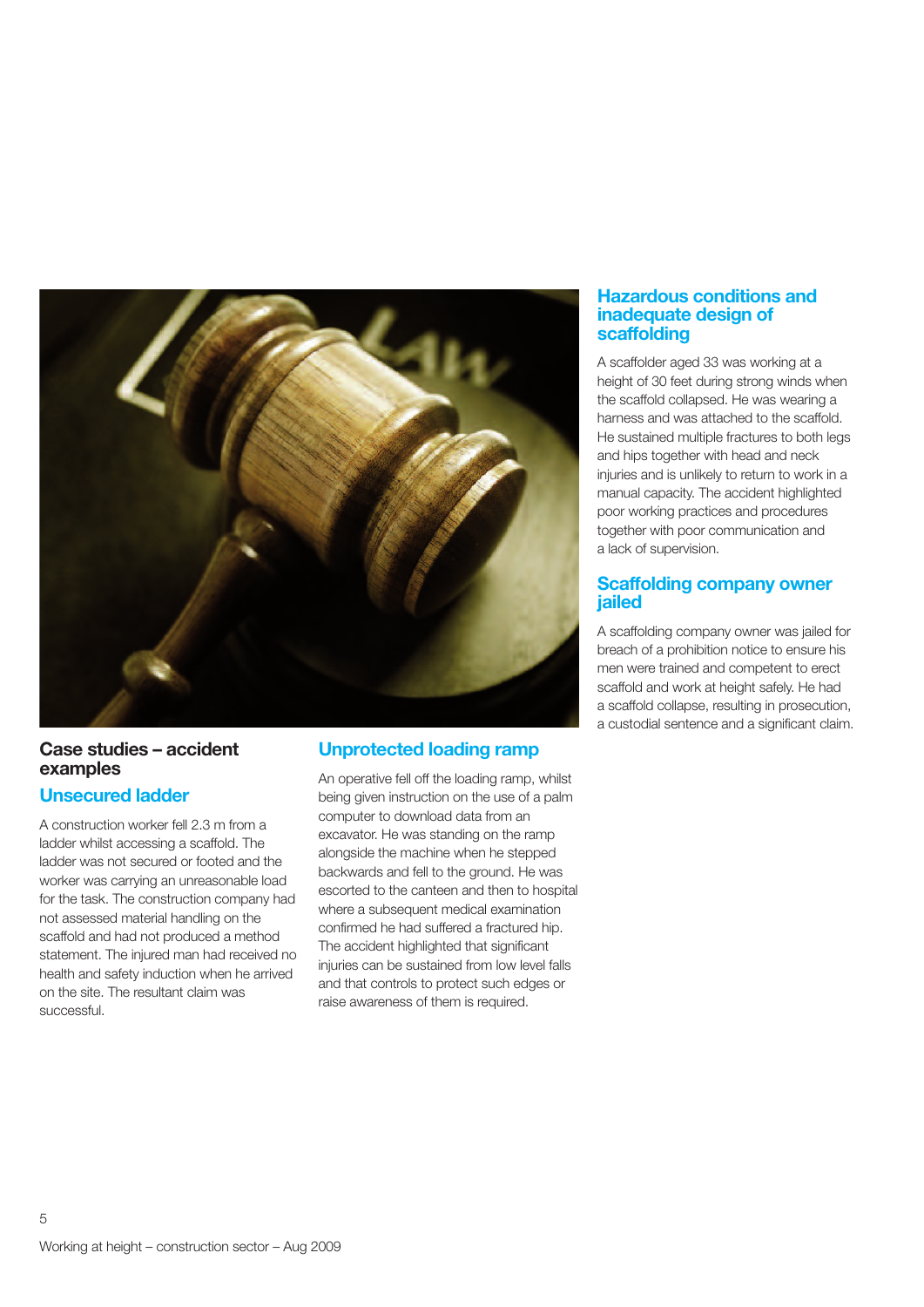## **Conclusion**

HSE statistics show that falls from height are the main cause of workplace fatalities. The Work at Height Regulations require all work at height, where a person could fall a distance liable to cause personal injury, to be assessed.

With a clear hierarchy of control measures and need for effective management procedures within the regulations, QBE recommends all policyholders formulate strategies to identify all tasks where work at height is required, seeking to avoid such work wherever possible or introduce equipment or procedures that prevent falls and/or minimise the consequences of falls.



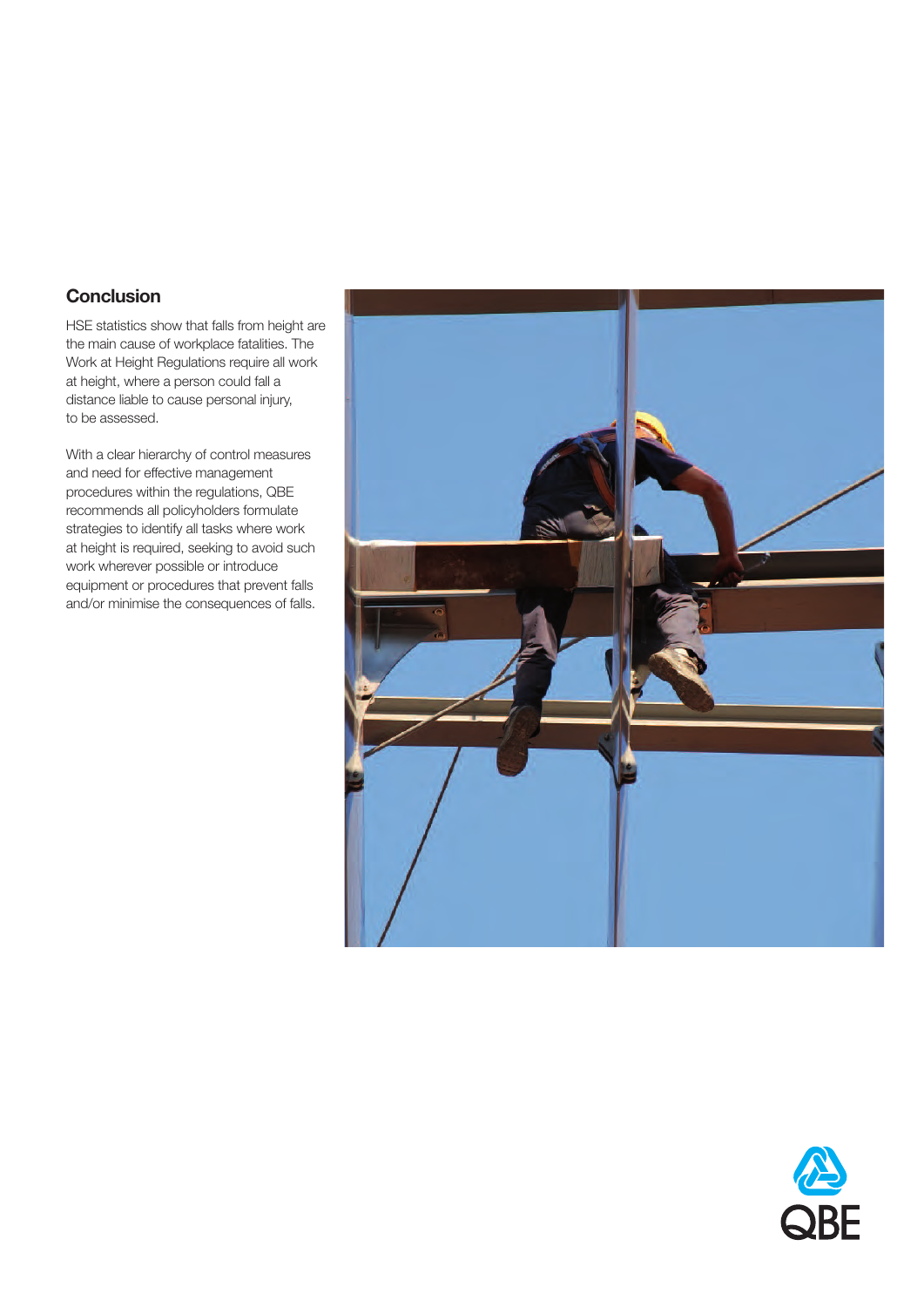## **References/useful information**

| <b>Publication</b>                                        | Download/further information                     |
|-----------------------------------------------------------|--------------------------------------------------|
| IND(G) 401 Working at height a "brief guide"              | www.hse.gov.uk/pubns/indg401.pdf                 |
| Work at Height Solutions Database                         | www.hse.gov.uk/falls/solutions.htm               |
| IND(G) 402 Safe use of ladders and stepladders            | www.hse.gov.uk/pubns/indg402.pdf                 |
| IND(G) 405 Top tips for ladders and stepladders safety    | www.hse.gov.uk/pubns/indg405.pdf                 |
| IND(G) 395 Avoiding falls from vehicles                   | www.hse.gov.uk/pubns/indg395.pdf                 |
| IND(G) 367 Inspecting fall arrest equipment               | www.hse.gov.uk/pubns/indg367.pdf                 |
| HSC Falls from height Statistics                          | www.hse.gov.uk/statistics/pdf/rhsfall.pdf        |
| HSE Working on Roofs                                      | www.hse.gov.uk/shatteredlives/workingonroofs.pdf |
| NASC SG4:05 Preventing Falls in Scaffolding and Falsework | www.nasc.org.uk/index.shtml                      |
| NASC TG20:08 Scaffolding with Tubes and Fittings          | www.nasc.org.uk/index.shtml                      |



You can find further information at **www.QBEeurope.com/rm** or email **rm@uk.qbe.com**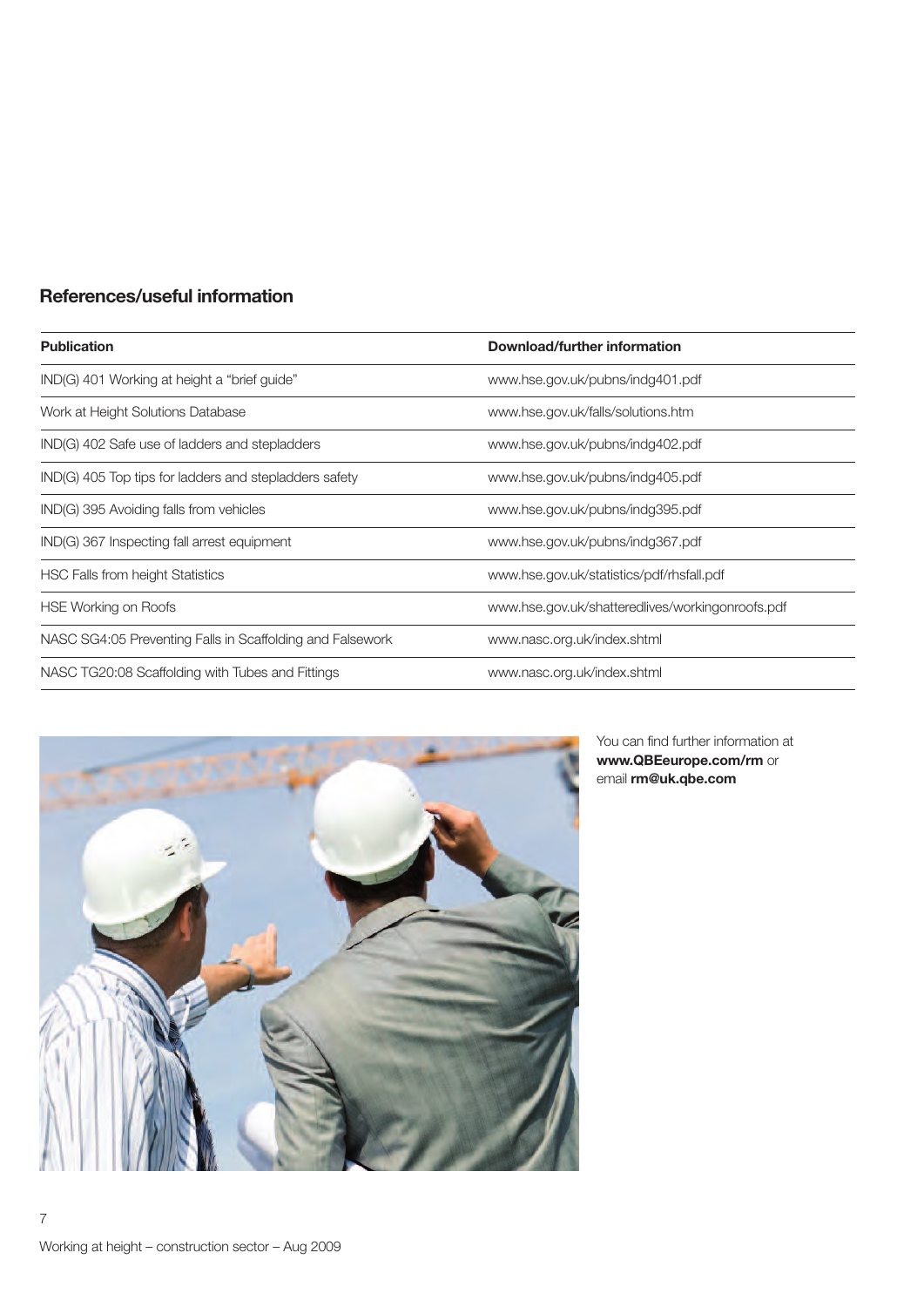## **Author Biography**

#### **Jon Lawrence, Risk Manager.**

Jon Lawrence joined QBE in 2001 and has over 20 years experience within the insurance industry primarily in the field of liability risk management. Jon specialises in health and safety management systems and assists clients to reduce their risk exposures and to mitigate potential losses. Jon takes a keen interest in the area of slips, trips and falls and has contributed to publications and represents the insurance industry on HSE stakeholder groups.

Jon is a Chartered Safety and Health Practitioner and member of IOSH.

### **Disclaimer**

This Forum has been produced by QBE Insurance (Europe) Limited ("QIEL"). QIEL is a company member of the QBE Insurance Group.

Readership of this Forum does not create an insurer-client, advisor-client, or other business or legal relationship.

This Forum provides information about the law to help you understand and manage risk within your organisation. Legal information is not the same as legal advice. This Forum does not purport to provide a definitive statement of the law and is not intended to replace, nor may it be relied upon as a substitute for specific legal or other professional advice.

QIEL has acted in good faith to provide an accurate Forum. However, QIEL and the QBE Group do not make any warranties or representations of any kind about the contents of this Forum, the accuracy or timeliness of its contents, or that the information or explanations (if any) given. QIEL and the QBE Group do not have any duty to you, whether in contract, tort, under statute or otherwise with respect to or in connection with this Forum or the information contained within it.

QIEL and the QBE Group have no obligation to update this report or any information contained within it.

To the fullest extent permitted by law, QIEL and the QBE Group disclaim any responsibility or liability for any loss or damage suffered or cost incurred by you or by any other person arising out of or in connection with your or any other person's reliance on this Report or on the information contained within it and for any omissions or inaccuracies.

QBE Insurance (Europe) Limited and QBE Underwriting Limited are authorised and regulated by the Financial Services Authority. QBE Management Services (UK) Limited and QBE Underwriting Services (UK) Limited are both Appointed Representatives of QBE Insurance (Europe) Limited and QBE Underwriting Limited.